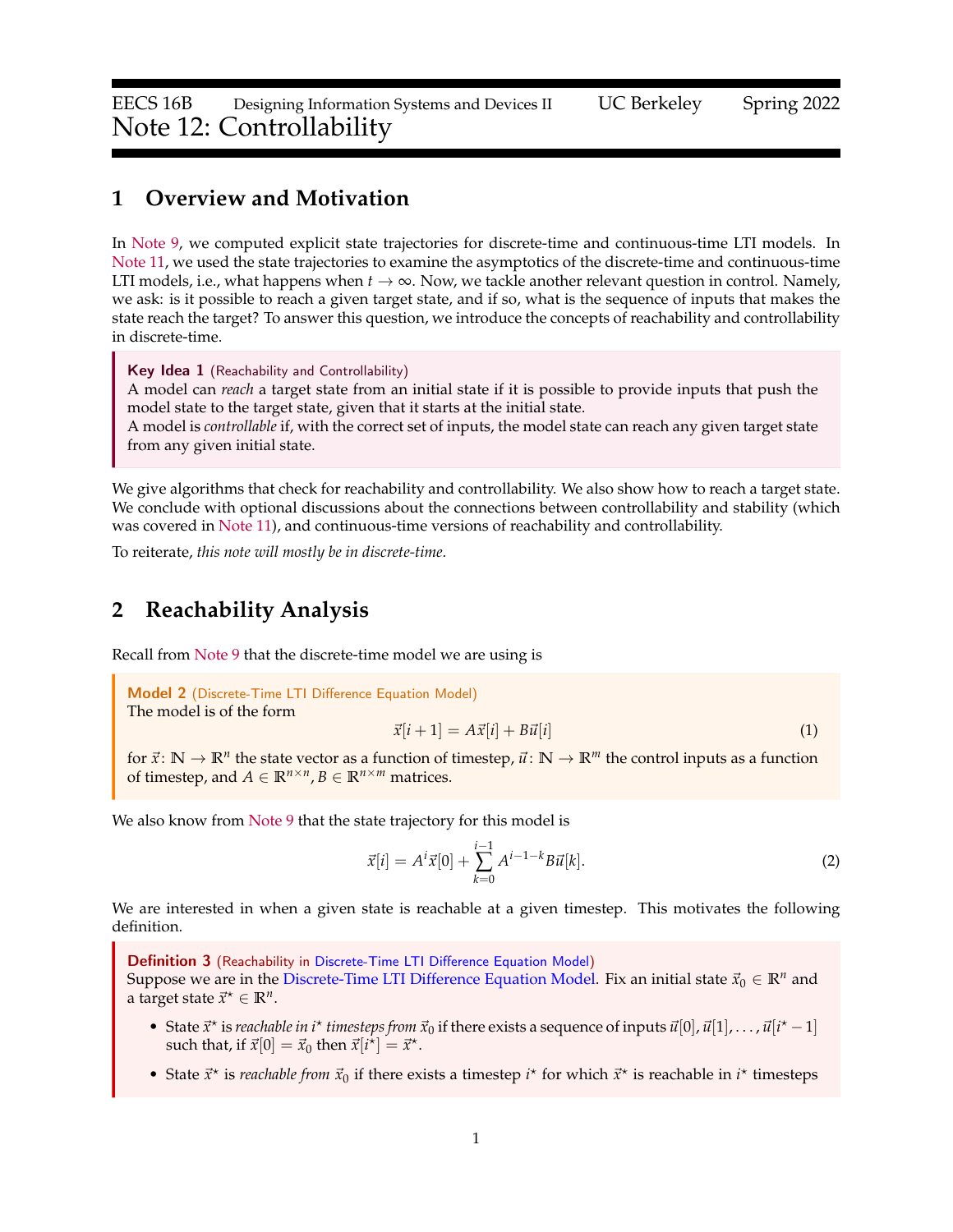from  $\vec{x}_0$ .

We can give useful characterizations for reachability by using the linear algebraic tools we have developed. The main insight is that we can write the latter summation as a matrix-vector product in terms of the control inputs  $\vec{u}$ :

$$
\vec{x}[i] = A^{i}\vec{x}[0] + \begin{bmatrix} A^{i-1}B & A^{i-2}B & \cdots & AB & B \end{bmatrix} \begin{bmatrix} \vec{u}[0] \\ \vec{u}[1] \\ \vdots \\ \vec{u}[i-2] \\ \vec{u}[i-1] \end{bmatrix} . \tag{3}
$$

This matrix is given a special name.

Definition 4 (Controllability Matrix in [Discrete-Time LTI Difference Equation Model\)](#page-0-0) Suppose we are in the [Discrete-Time LTI Difference Equation Model.](#page-0-0) The *controllability matrix at timestep*  $i \geq 1$  is defined to be the matrix

$$
C_i := [A^{i-1}B \quad A^{i-2}B \quad \cdots \quad AB \quad B] \in \mathbb{R}^{n \times (i \cdot m)}.
$$
 (4)

We may also call  $C_n$  the *controllability matrix* without reference to the timestep, and alternatively denote it C.

This allows us to state and prove the main result of reachability analysis.

<span id="page-1-1"></span>Theorem 5 (Reachability Criteria in [Discrete-Time LTI Difference Equation Model\)](#page-0-0) Suppose we are in [Discrete-Time LTI Difference Equation Model.](#page-0-0) Fix an initial state  $\vec{x}_0 \in \mathbb{R}^n$ , target st[a](#page-1-0)te  $\vec{x}^* \in \mathbb{R}^n$ , and a target timestep  $i^* \in \mathbb{N}$ . Then the following are equivalent<sup>*a*</sup>:

(i)  $\vec{x}^*$  is reachable in  $i^*$  timesteps from  $\vec{x}_0$ .

(ii) 
$$
\vec{x}^* - A^{i*} \vec{x}_0 \in \text{Col}(\mathcal{C}_{i^*}).
$$

<span id="page-1-0"></span>*<sup>a</sup>*This is another way to write "(i) if and only if (ii)".

*The proof of Theorem [5](#page-1-1) is on the longer side and may distract from the overall flow of this note, so it is left to Appendix [A.1.](#page-10-0) We fully expect you to read the proof and understand it. It is completely in-scope for the course.*

Corollary 6 (Practical Reachability Analysis in [Discrete-Time LTI Difference Equation Model\)](#page-0-0) Suppose we are in [Discrete-Time LTI Difference Equation Model.](#page-0-0) To determine if a target state  $\vec{x}^*$  is reachable in exactly *i*<sup>\*</sup> timesteps from  $\vec{x}_0$ , it is sufficient to run Gaussian elimination to find  $\vec{w}$  in the system

$$
\mathcal{C}_{i^*}\vec{w} = \vec{x}^* - A^{i^*}\vec{x}_0. \tag{5}
$$

• If there is at least one solution for  $\vec{w}$ , then  $\vec{x}^*$  is reachable in  $i^*$  timesteps from  $\vec{x}_0$ . Furthermore,  $\lceil$  $\vec{u}[0]$ 1

every solution  $\vec{w}$  can be unpackaged as  $\vec{w} = \begin{bmatrix} 1 & 0 \\ 0 & 1 \end{bmatrix}$  $\begin{bmatrix} \vdots \\ \vdots \\ \vdots \end{bmatrix}$ . Thus every solution  $\vec{w}$  gives a sequence  $\vec{u}[i^* - 1]$ of control inputs that, if  $\vec{x}[0] = \vec{x}_0$ , makes  $\vec{x}[i^{\bar{x}}] = \vec{x}^{\star}$ .

• If there are no  $\vec{w}$  that solve the system, then  $\vec{x}^*$  is not reachable in  $i^*$  timesteps from  $\vec{x}_0$ .

Writing this out in algorithmic form, we have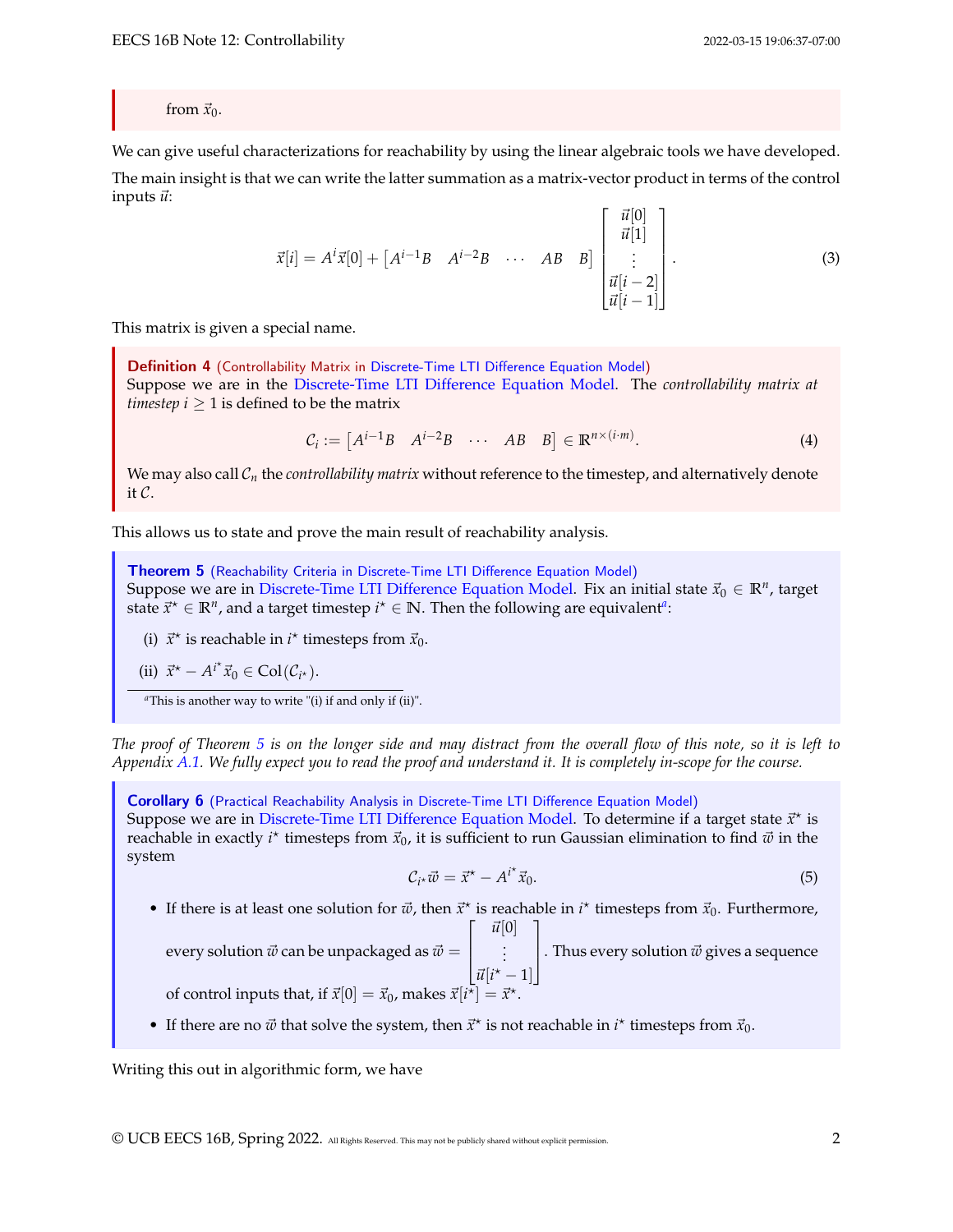**Algorithm 7** Reachability Analysis in [Discrete-Time LTI Difference Equation Model](#page-0-0)

1: **function** ISREACHABLE( $\vec{x}_0$ ,  $\vec{x}^{\star}$ ,  $i^{\star}$ ) 2: Compute  $C_{i^*} := [A^{i^*-1}B \cdots B]$ 3: **if** GAUSSIANELIMINATION $(C_i, \vec{x}^* - A^{i^*}\vec{x}_0)$  yields a solution then 4: Get any solution  $\vec{w} \leftarrow$  GAUSSIANELIMINATION $(\mathcal{C}_i, \vec{x}^* - A^{i^*}\vec{x}_0)$ 5: Unpack  $\lceil$  $\overline{1}$  $\left[\vec{u}[i^* - 1]\right]$  $\vec{u}[0]$ . . . 1  $\overline{1}$  $:= \vec{w}$ 6: **return** REACHABLE,  $(\vec{u}[0], \ldots, \vec{u}[i^* - 1])$ 7: **else** 8: **return** NOT REACHABLE 9: **end if** 10: **end function**

## **3 Controllability**

Now that we know how to check that a given target state is reachable by the model, we would like to characterize models that can reach *any* target state by a given time. This is a desired property in practice because we may not know in advance what state we would like to reach, and only would know during the system runtime. If the model has this property, called controllability, we would be able to adapt the control to reach the desired state.

<span id="page-2-1"></span>Definition 8 (Controllability in [Discrete-Time LTI Difference Equation Model\)](#page-0-0) Suppose we are in [Discrete-Time LTI Difference Equation Model.](#page-0-0)

- A model is *controllable in i timesteps* if and only if any target state is reachable in *i* timesteps from any initial state.
- A model is *controllable* if and only if any target state is reachable from any initial state.

This definition essentially means that a model is controllable in *i* timesteps if and only if it can reach any state in *i* timesteps from any other state, and is controllable if and only if it can eventually reach any state starting from any other state.

The following characterization of controllability is the one that is most useful in practice.

<span id="page-2-0"></span>Theorem 9 (Controllability Criteria in [Discrete-Time LTI Difference Equation Model\)](#page-0-0) Suppose we are in [Discrete-Time LTI Difference Equation Model.](#page-0-0) Fix  $i \in \mathbb{N}$ . Then the following are equivalent:

- (i) The model is controllable in *i* timesteps.
- (ii)  $\text{Col}(\mathcal{C}_i) = \mathbb{R}^n$ .

Further, the following are equivalent:

- (iii) The model is controllable.
- (iv) The model is controllable in *n* timesteps.
- (v)  $\text{Col}(\mathcal{C}_n) = \mathbb{R}^n$ .

*The proof of Theorem [9](#page-2-0) is on the longer side and may distract from the overall flow of this note, so it is left to*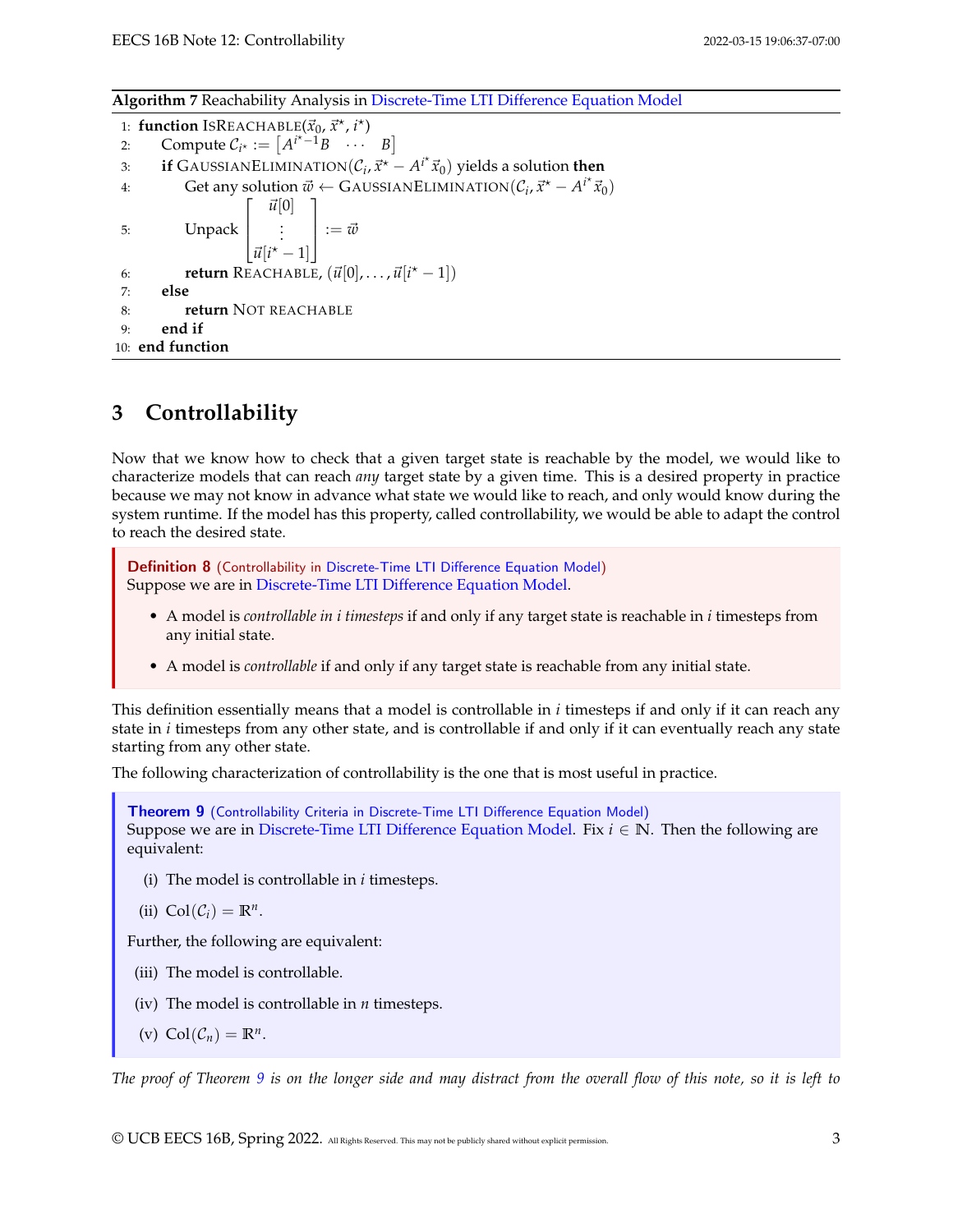*Appendix [A.2.](#page-10-1) We fully expect you to read the proof and understand it. It is completely in-scope for the course.*

*NOTE*: **It is not true that all models are controllable.** By the above theorem, if  $rank(\mathcal{C}_n) < n$ , then adding more blocks of the form  $A^k B$  will not add anything to  $\text{Col}(\mathcal{C}_n)$ , and the model is not controllable.

*NOTE*: This fact is why we may call  $C = C_n$  the controllability matrix without reference to the timestep, since it tells us whether the model is controllable at any timestep.

Based on this, there is an easy way to show controllability.

Corollary 10 (Practical Controllability Analysis in [Discrete-Time LTI Difference Equation Model\)](#page-0-0) Suppose we are in [Discrete-Time LTI Difference Equation Model.](#page-0-0)

- To determine if a model is controllable in  $i$  steps, first compute  $C_i$ , then compute its rank. The model is controllable in *i* steps if and only if  $\text{rank}(\mathcal{C}_i) = n$ .
- To determine if a model is controllable, check if it is controllable in *n* steps; this means that we compute  $C_n$ , then its rank. The model is controllable if and only if rank $(C_n) = n$ .

We can turn this into an algorithm.

**Algorithm 11** Controllability Analysis for [Discrete-Time LTI Difference Equation Model](#page-0-0)

```
1: function ISCONTROLLABLEINSTEPS(i)
 2: Compute C_i = \begin{bmatrix} A^{i-1}B & \cdots & AB & B \end{bmatrix}3: if rank(C_i) = n then
4: return YES
5: else
6: return NO
7: end if
8: end function
9: function ISCONTROLLABLE
10: return ISCONTROLLABLEINSTEPS(n)
11: end function
```
# **4 Controllability, Stability, and Controllable Canonical Form**

In this section, we cover an interesting connection between controllability (this note) and stability [\(Note 11\)](https://www.eecs16b.org/notes/sp22/note11.pdf).

The goal of this section is to build up to a proof of the following theorem. In a nutshell, this result says that *under certain conditions, controllable systems may be stabilized by closed-loop feedback.*

<span id="page-3-0"></span>Theorem 12 (Controllable Systems can Be Stabilized in [Discrete-Time LTI Difference Equation Model](#page-0-0) with *m* = 1) Suppose we are in [Discrete-Time LTI Difference Equation Model,](#page-0-0) with *m* = 1, i.e.,

$$
\vec{x}[i+1] = A\vec{x}[i] + \vec{b}u[i].\tag{6}
$$

Suppose the model is controllable. Then closed-loop feedback of the form  $u[i]=\vec{f}^\top\vec{x}[i]+u_{\rm OL}[i]$  can set all eigenvalues of the closed-loop feedback matrix  $A_{\text{CL}} := A + \vec{b} \vec{f}^{\top}$ .

We begin by introducing the controllable canonical form, which allows us to concretely tie together controllability and stability.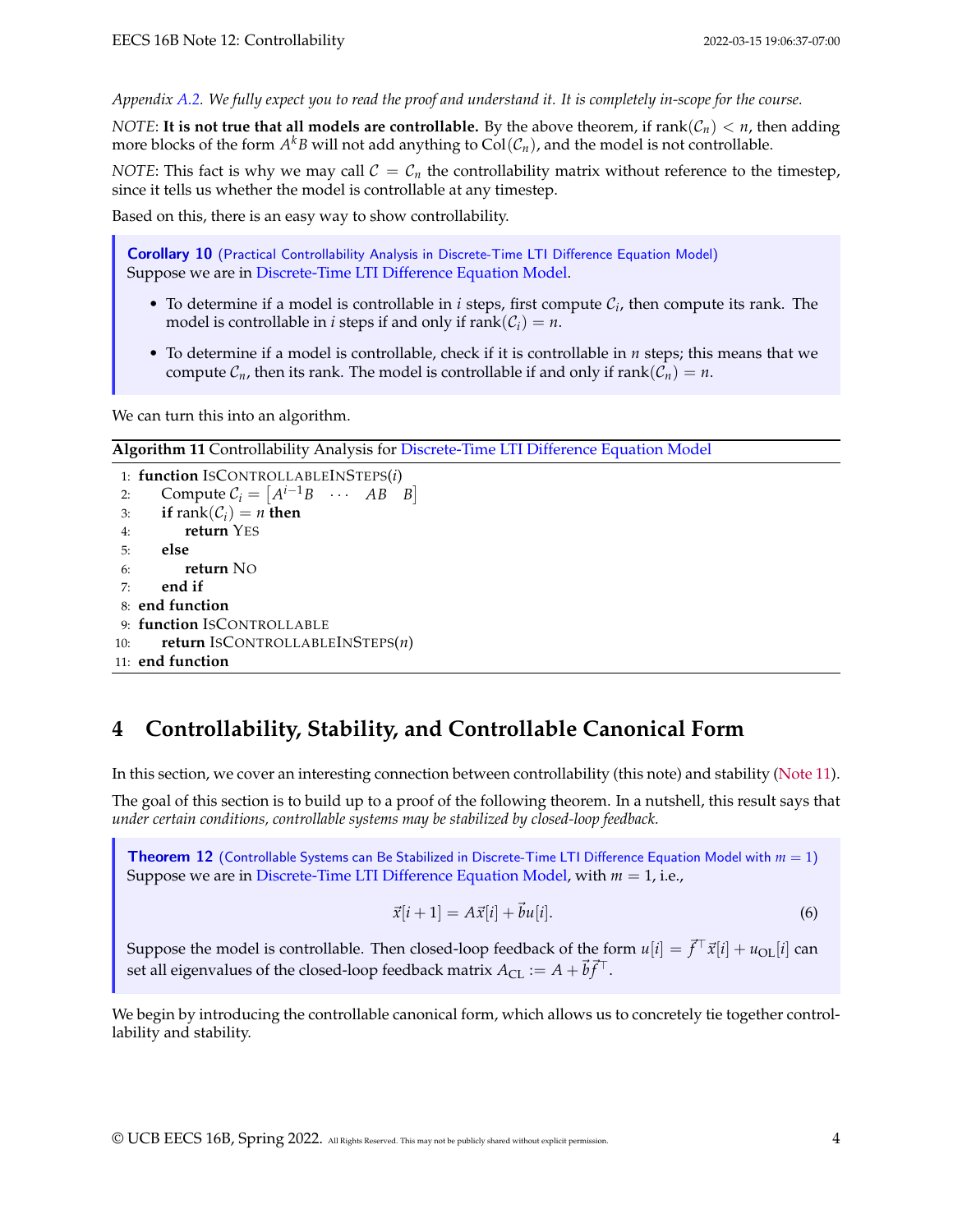Definition 13 (Controllable Canonical Form for [Discrete-Time LTI Difference Equation Model\)](#page-0-0) A [Discrete-Time LTI Difference Equation Model](#page-0-0) is in *controllable canonical form (CCF)* if *m* = 1, i.e.,

$$
\vec{x}[i+1] = A\vec{x}[i] + \vec{b}u[i],\tag{7}
$$

and the coefficients have the following special structure:

$$
A = \begin{bmatrix} \vec{0}_{n-1} & I_{n-1} \\ a_1 & a_2 & \cdots & a_n \end{bmatrix} \in \mathbb{R}^{n \times n} \quad \text{and} \quad \vec{b} = \begin{bmatrix} \vec{0}_{n-1} \\ 1 \end{bmatrix} \in \mathbb{R}^n.
$$
 (8)

This specific structure for *A* and *B* is relevant because its characteristic polynomial has a nice form. Indeed, we have the following result, which we will not prove.

<span id="page-4-2"></span>Proposition 14 Suppose

$$
A := \begin{bmatrix} \vec{0}_{n-1} & I_{n-1} \\ a_1 & a_2 & \cdots & a_n \end{bmatrix} \in \mathbb{R}^{n \times n}.
$$
\n<sup>(9)</sup>

Then its characteristic polynomial  $p_A$  is given by

$$
p_A(\lambda) = \lambda^n - \sum_{i=1}^n a_i \lambda^{i-1}.
$$
\n(10)

Using this specific form, we are able to control the eigenvalues of *A* using state feedback. In particular, we have the following result.

<span id="page-4-0"></span>Proposition 15 (State Feedback in CCF for [Discrete-Time LTI Difference Equation Model\)](#page-0-0) Suppose we are in [Discrete-Time LTI Difference Equation Model](#page-0-0) where our model is in CCF. Then state feedback of the form  $u[i]=\vec{f}^\top\vec{x}[i]+u_{\text{OL}}[i]$  can assign all eigenvalues of  $A_{\text{CL}}:=A+\vec{b}\vec{f}^\top.$ 

*The proof of Proposition [15](#page-4-0) is on the longer side and may distract from the overall flow of this note, so it is left to Appendix [A.3.](#page-13-0) We fully expect you to read the proof and understand it. It is completely in-scope for the course.*

Thus we can change the stability of a model in CCF however we like, by the appropriate state feedback.

We now discuss where controllability comes into the picture.

<span id="page-4-1"></span>Theorem 16 (Controllability and CCF in [Discrete-Time LTI Difference Equation Model\)](#page-0-0) For a *controllable* [Discrete-Time LTI Difference Equation Model](#page-0-0) with *m* = 1, i.e.,

$$
\vec{x}[i+1] = A\vec{x}[i] + \vec{b}u[i],\tag{11}
$$

there is a change of variables  $\vec{x} = T\vec{z}$  such that the system in these variables, i.e.,

$$
\vec{z}[i+1] = \widetilde{A}\vec{z}[i] + \vec{\tilde{b}}u[i] \tag{12}
$$

where  $\widetilde{A} = T^{-1}AT$  and  $\vec{\widetilde{b}} = T^{-1}\vec{b}$ , is in CCF.

*The proof of Theorem [16](#page-4-1) is on the longer side and may distract from the overall flow of this note, so it is left to*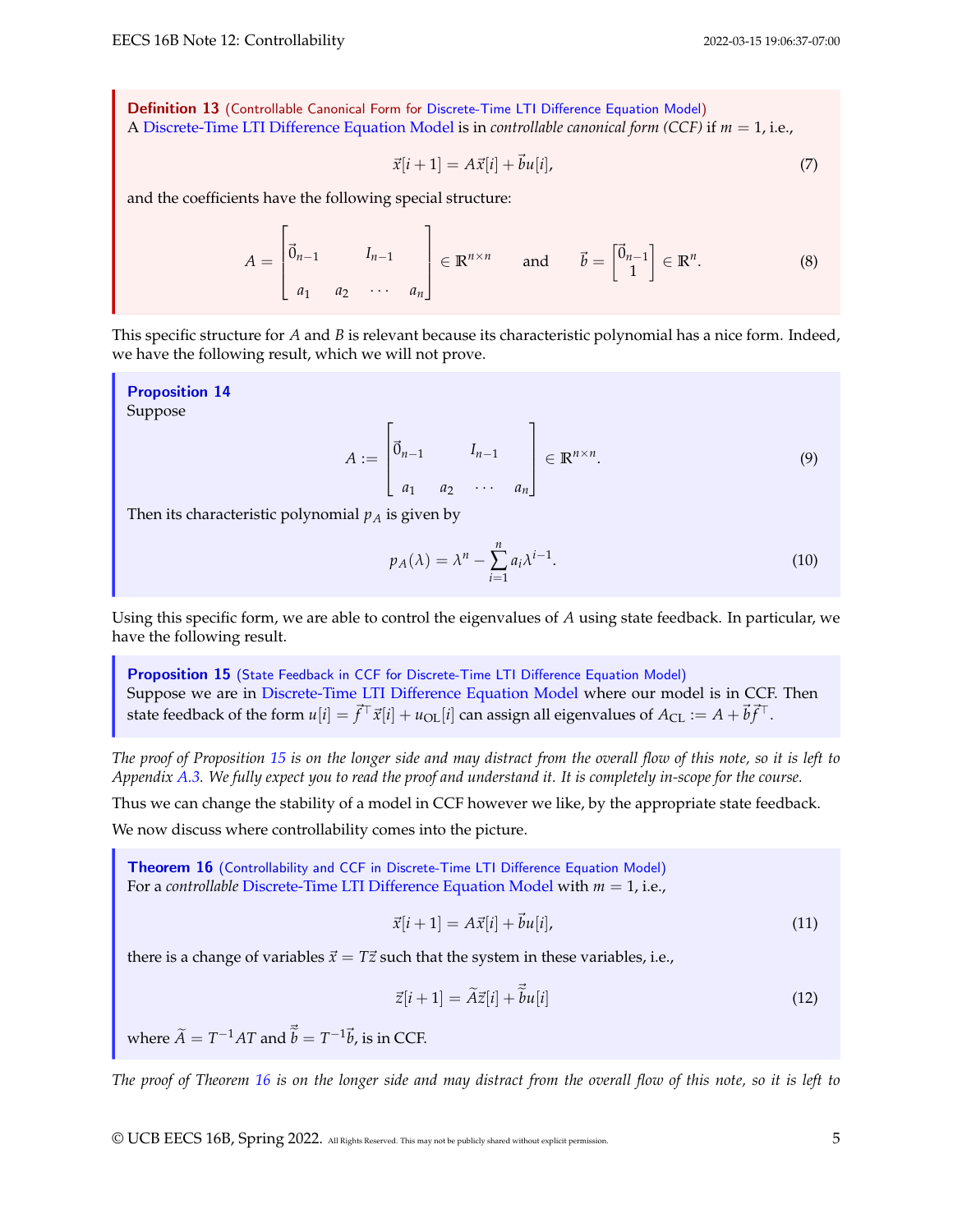*Appendix [A.4.](#page-13-1) We fully expect you to read the proof and understand it. It is completely in-scope for the course.*

Now we are able to prove Theorem [12.](#page-3-0)

*The proof of Theorem [12](#page-3-0) is on the longer side and may distract from the overall flow of this note, so it is left to Appendix [A.5.](#page-15-0) We fully expect you to read the proof and understand it. It is completely in-scope for the course.*

## **5 (OPTIONAL) Continuous-Time Controllability**

In this section, we provide an overview of continuous-time controllability results. Proofs are not provided, and they are out of scope of the course.

First, let us recall the model we are using.

Model 17 (Continuous-Time LTI Differential Equation Model) The model is of the form

$$
\frac{\mathrm{d}}{\mathrm{d}t}\vec{x}(t) = A\vec{x}(t) + B\vec{u}(t) \tag{13}
$$

for  $\vec{x}$ :  $\mathbb{R}_+ \to \mathbb{R}^n$  the state vector as a function of time,  $\vec{u}$ :  $\mathbb{R}_+ \to \mathbb{R}^m$  the control inputs as a function of time, and  $A \in \mathbb{R}^{n \times n}$ ,  $B \in \mathbb{R}^{n \times m}$  matrices.

Surprisingly, the results and definitions for continuous-time look similar to the results and definitions in discrete-time.

More specifically, the reachability and controllability definitions (i.e., Definition [3](#page-0-1) and Definition [8\)](#page-2-1) go through, except replacing discrete timestep *i* with continuous timestep *t*.

The surprising part is that the criteria for controllability to check is the same, that is, the model is controllable if and only if  $\text{rank}(\mathcal{C}_n) = \mathbb{R}^n$ , where  $\mathcal{C}_n = [A^{n-1}B \cdots AB \ B]$ . This is roughly because a continuous-time model can be discretized, at which point the analysis we did can go through for the discretization, and then converted back to continuous-time. A rigorous derivation is out of scope for the course.

### **6 Examples**

Suppose  $n = 2$  and we have the system

$$
\vec{x}[i+1] = \underbrace{\begin{bmatrix} 3 & 1 \\ 2 & 2 \end{bmatrix}}_{:=A} \vec{x}[i] + \underbrace{\begin{bmatrix} 1 \\ 1 \end{bmatrix}}_{:=\vec{b}} u[i].
$$
\n(14)

Then the controllability matrices are

$$
\mathcal{C}_1 = \begin{bmatrix} 1 \\ 1 \end{bmatrix} \tag{15}
$$

$$
\mathcal{C}_2 = \begin{bmatrix} 4 & 1 \\ 4 & 1 \end{bmatrix} . \tag{16}
$$

Since rank $(\mathcal{C}_1) = 1 < 2$ , the model is not controllable in one timestep. Similarly, rank $(\mathcal{C}_2) = 1 < 2$ , so the model is not controllable in two timesteps, and is thus not controllable. Some states are reachable from other states; for example, suppose  $\vec{x}_0 = \begin{bmatrix} 0 & 0 \\ 0 & 0 \end{bmatrix}$ 0 and  $\vec{x}^* = \begin{bmatrix} 2 \\ 2 \end{bmatrix}$ 2 . Then  $\vec{x}^{\star}$  is reachable from  $\vec{x}_0$  in one step,  $i^{\star} = 1$ ; namely,  $u[0] = 2$  is a suitable input. However, not all states are reachable from all other states.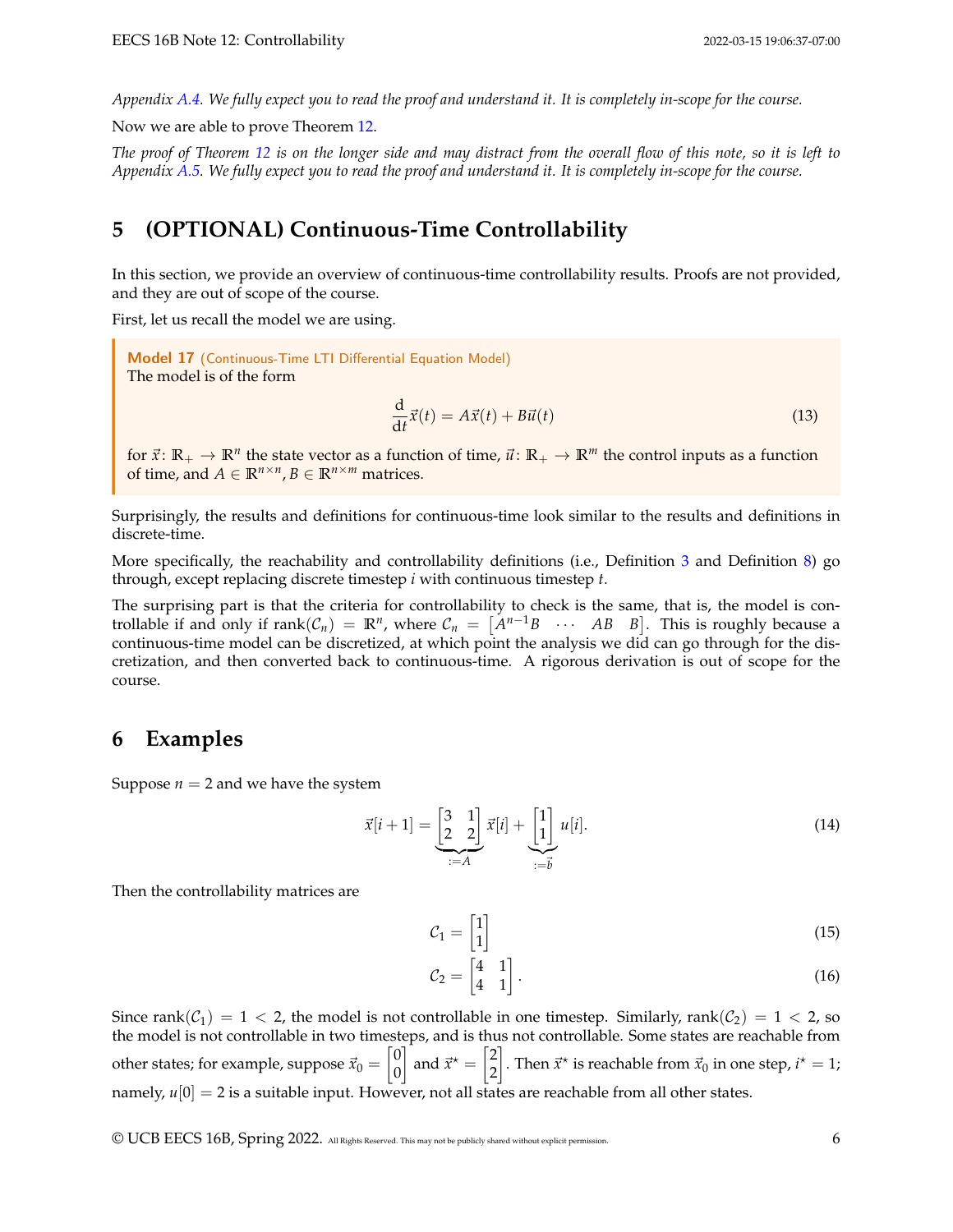On the other hand, consider the system

$$
\vec{x}[i+1] = \underbrace{\begin{bmatrix} 3 & 2 \\ 1 & 2 \end{bmatrix}}_{:=A} \vec{x}[i] + \underbrace{\begin{bmatrix} 1 \\ 1 \end{bmatrix}}_{:=\vec{b}} u[i].
$$
\n(17)

Then the controllability matrices are

$$
\mathcal{C}_1 = \begin{bmatrix} 1 \\ 1 \end{bmatrix} \tag{18}
$$

$$
\mathcal{C}_2 = \begin{bmatrix} 5 & 1 \\ 3 & 1 \end{bmatrix} . \tag{19}
$$

Since  $\text{rank}(\mathcal{C}_1)=1 < 2$ , the model is not controllable in one timestep. But  $\text{rank}(\mathcal{C}_2)=2$ , so  $\text{Col}(\mathcal{C}_2)=\mathbb{R}^2$ , and the model is controllable in two timesteps, and thus controllable.

In terms of reachability analysis, suppose 
$$
i^* = 2
$$
,  $\vec{x}_0 = \begin{bmatrix} 1 \\ 1 \end{bmatrix}$ , and  $\vec{x}^* = \begin{bmatrix} 10 \\ 10 \end{bmatrix}$ . Then we compute

$$
\vec{x}^* - A^{i^*}\vec{x}_0 = \vec{x}^* - A^2\vec{x}_0
$$
\n(20)

$$
= \begin{bmatrix} 10 \\ 10 \end{bmatrix} - \begin{bmatrix} 3 & 2 \\ 1 & 2 \end{bmatrix}^2 \begin{bmatrix} 1 \\ 1 \end{bmatrix}
$$
 (21)

$$
= \begin{bmatrix} 10 \\ 10 \end{bmatrix} - \begin{bmatrix} 11 & 10 \\ 5 & 6 \end{bmatrix} \begin{bmatrix} 1 \\ 1 \end{bmatrix}
$$
 (22)

$$
= \begin{bmatrix} -11 \\ -1 \end{bmatrix}.
$$
 (23)

Now we solve

$$
\mathcal{C}_2 \vec{w} = \vec{x}^* - A^{i^*} \vec{x}_0 \tag{24}
$$

$$
\begin{bmatrix} 5 & 1 \\ 3 & 1 \end{bmatrix} \vec{w} = \begin{bmatrix} -11 \\ -1 \end{bmatrix}
$$
 (25)

which implies

$$
\vec{w} = \begin{bmatrix} -5 \\ 14 \end{bmatrix} . \tag{26}
$$

Thus  $\vec{x}^*$  is reachable in 2 timesteps from  $\vec{x}_0$  with the inputs  $u[0] = -5$  and  $u[1] = 14$ .

Note that, if we had a different  $\vec{x}^*$  and  $\vec{x}_0$ , we would have zero, one, or infinitely many solutions for  $\vec{w}$ . If we had zero solutions, then  $\vec{x}^{\star}$  would not be reachable from  $\vec{x}_0$  in two timesteps. If we had one solution, then there would be a unique choice of control that reaches  $\vec{x}^*$  from  $\vec{x}_0$  in 2 timesteps. If we had infinitely many solutions, then there would be infinitely many choices of control that reaches  $\vec{x}^*$ . Picking the "best<sup>"</sup> control for a particular notion of "best" (minimum energy consumption) is the subject of [Note 16.](https://www.eecs16b.org/notes/sp22/note16.pdf)

Since the above model is controllable, and  $m = 1$ , we know by Theorem [12](#page-3-0) that we can arbitrarily set the eigenvalues of  $A_{\text{CL}} := A + \vec{b} \vec{f}^\top$  by choosing feedback control of the form  $\vec{u}[i] = \vec{f}^\top \vec{x}[i].$  We verify this here.

$$
A_{\rm CL} = A + \vec{b} \vec{f} \tag{27}
$$

$$
= \begin{bmatrix} 3 & 2 \\ 1 & 2 \end{bmatrix} + \begin{bmatrix} 1 \\ 1 \end{bmatrix} \underbrace{[f_1 \quad f_2]}_{:= \vec{f}^\top}
$$
 (28)

$$
= \begin{bmatrix} 3+f_1 & 2+f_2 \\ 1+f_1 & 2+f_2 \end{bmatrix}
$$
 (29)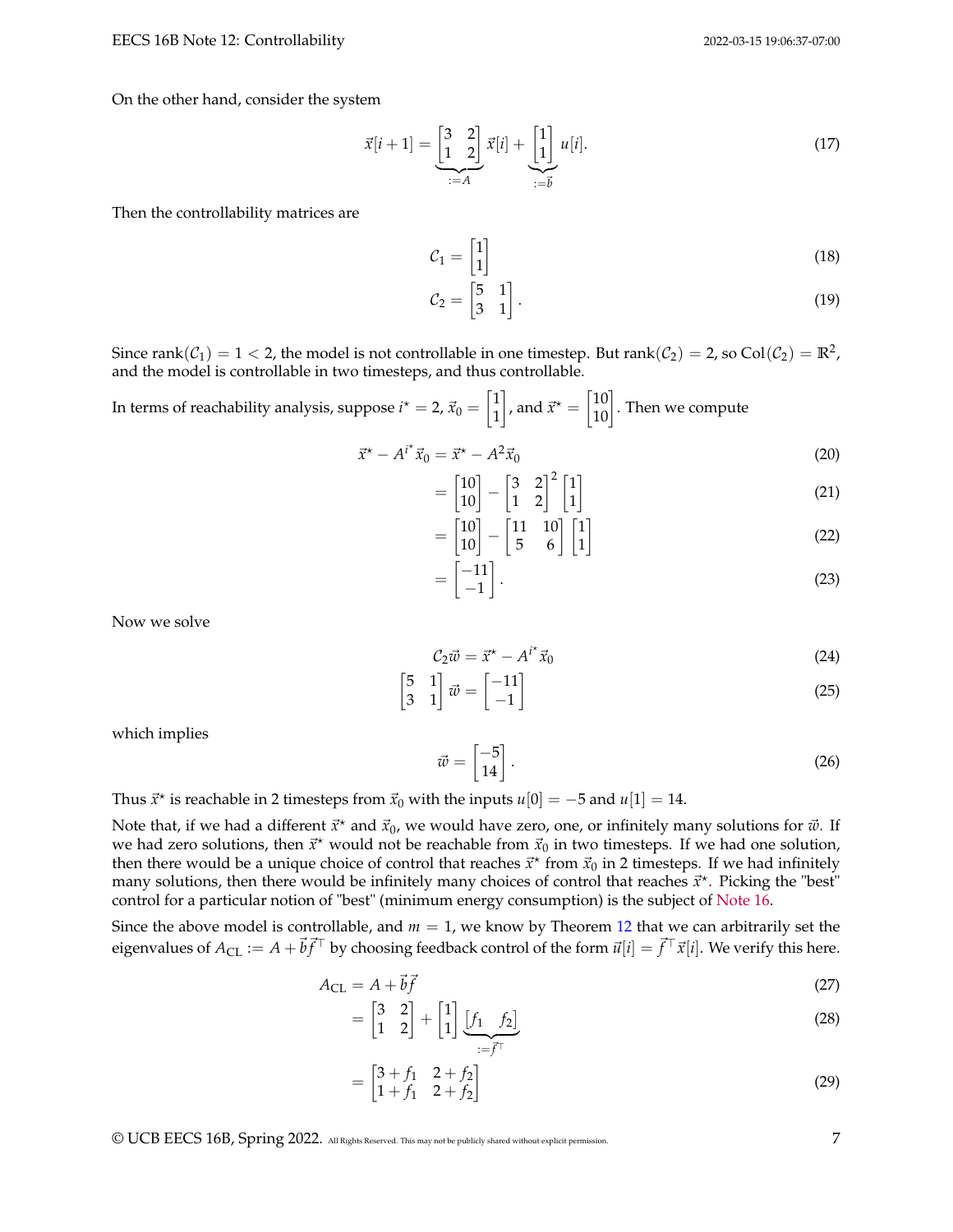$$
(30)
$$

$$
p_{A_{\text{CL}}}(\lambda) = \det(A_{\text{CL}} - \lambda I_2)
$$
\n
$$
= \det\begin{pmatrix} 3+f_1 - \lambda & 2+f_2 \\ 1+f_1 & 2+f_2 - \lambda \end{pmatrix}
$$
\n(30)

$$
= (3+f1 - \lambda)(2+f2 - \lambda) - (2+f2)(1+f1)
$$
\n(32)

$$
= \lambda^2 - (f_1 + f_2 + 5)\lambda + (2f_2 + 4). \tag{33}
$$

Now if we want  $A_{CL}$  to have eigenvalues  $\lambda_1$ ,  $\lambda_2$ , we have

$$
p_{A_{\text{CL}}}(\lambda) = (\lambda - \lambda_1)(\lambda - \lambda_2) \tag{34}
$$

$$
= \lambda^2 - (\lambda_1 + \lambda_2)\lambda + \lambda_1\lambda_2.
$$
 (35)

Thus by matching coefficients, we have

$$
\lambda_1 + \lambda_2 = 5 + f_1 + f_2 \tag{36}
$$

$$
\lambda_1 \lambda_2 = 2f_2 + 4 \tag{37}
$$

from which the solution is

$$
f_1 = -3 + \lambda_1 + \lambda_2 - \frac{\lambda_1 \lambda_2}{2}
$$
 (38)

$$
f_2 = \frac{\lambda_1 \lambda_2}{2} - 2. \tag{39}
$$

We can also get it into CCF and work out the control in the CCF basis. The characteristic polynomial of *A* is

$$
p_A(\lambda) = \det(A - \lambda I_2) \tag{40}
$$

$$
= \det \left( \begin{bmatrix} 3 - \lambda & 2 \\ 1 & 2 - \lambda \end{bmatrix} \right) \tag{41}
$$

$$
= (3 - \lambda)(2 - \lambda) - 2 \cdot 1 \tag{42}
$$

$$
= \lambda^2 - 5\lambda + 4. \tag{43}
$$

Thus (from the method of construction in the proof of Theorem [16\)](#page-4-1) we can read off the CCF matrix  $\widetilde{A}$ , and vector  $\vec{\tilde{b}}$ , as

$$
\widetilde{A} := \begin{bmatrix} 0 & 1 \\ -4 & 5 \end{bmatrix} \qquad \vec{\widetilde{b}} := \begin{bmatrix} 0 \\ 1 \end{bmatrix}.
$$
\n(44)

The closed loop matrix is  $\widetilde{A}_{\text{CL}} := \widetilde{A} + \overrightarrow{\widetilde{b}} \overrightarrow{\widetilde{f}}$ ⊤ , so

$$
\widetilde{A}_{\rm CL} = \widetilde{A} + \vec{\widetilde{b}} \vec{\widetilde{f}}^{\top}
$$
\n(45)

$$
= \begin{bmatrix} 0 & 1 \\ -4 & 5 \end{bmatrix} + \begin{bmatrix} 0 \\ 1 \end{bmatrix} \begin{bmatrix} \tilde{f}_1 & \tilde{f}_2 \end{bmatrix}
$$
 (46)

$$
= \begin{bmatrix} 0 & 1 \\ -4 + \tilde{f}_1 & 5 + \tilde{f}_2 \end{bmatrix} . \tag{47}
$$

The characteristic polynomial of  $\widetilde{A}_{CL} := \widetilde{A} + \overrightarrow{\widetilde{b}} \overrightarrow{\widetilde{f}}$ ⊤ is

$$
p_{\widetilde{A}_{\text{CL}}}(\lambda) = \det\left(\widetilde{A}_{\text{CL}} - \lambda I_2\right)
$$
\n(48)

$$
= \det \left( \begin{bmatrix} -\lambda & 1 \\ -4 + \tilde{f}_1 & 5 + \tilde{f}_2 - \lambda \end{bmatrix} \right) \tag{49}
$$

$$
= \lambda(\lambda - \tilde{f}_2 - 5) - 1 \cdot (\tilde{f}_1 - 4)
$$
\n(50)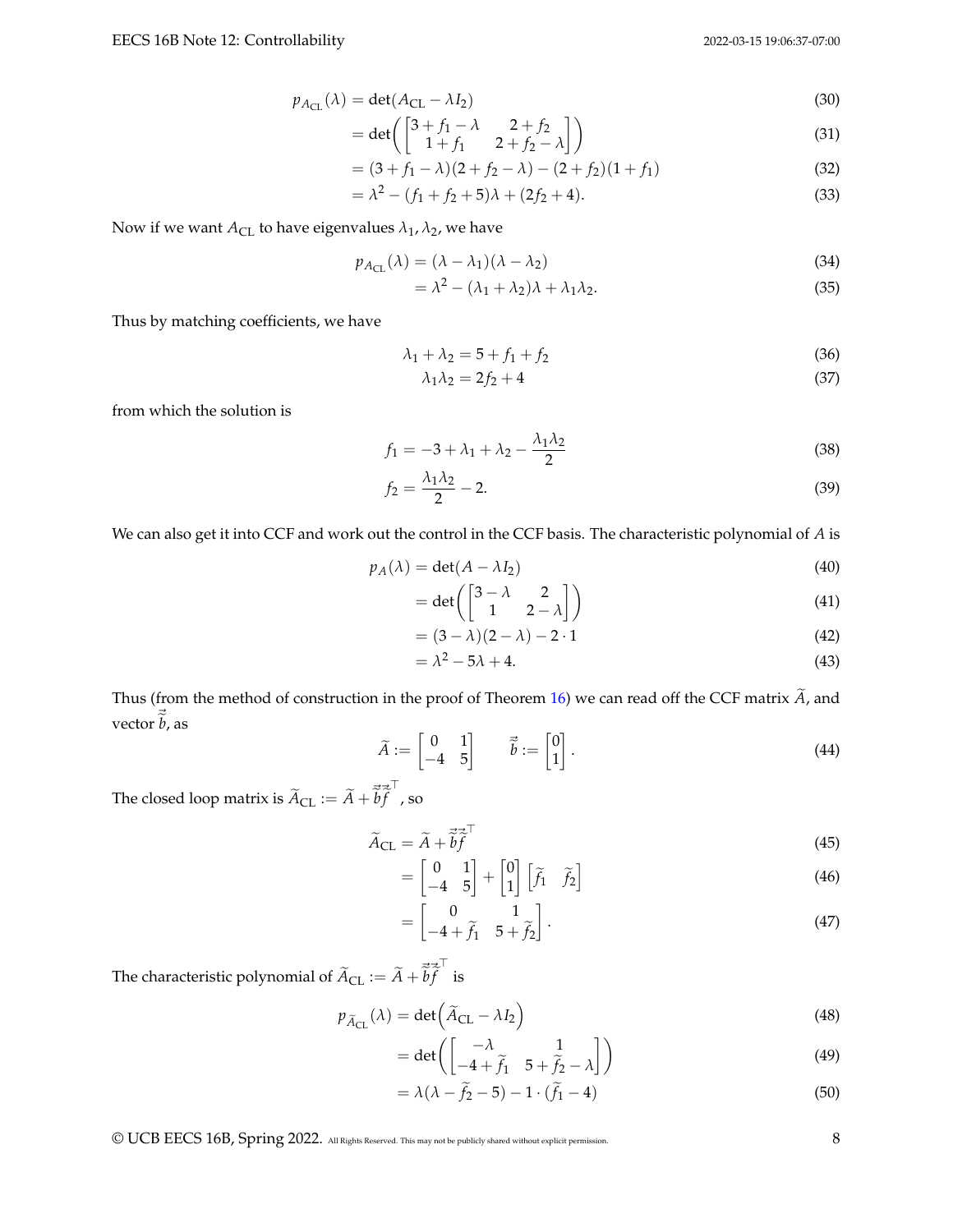$$
= \lambda^2 - (\tilde{f}_2 + 5)\lambda + (4 - \tilde{f}_1). \tag{51}
$$

Then by the same analysis as before, we get the system of equations

$$
\lambda_1 + \lambda_2 = \tilde{f}_2 + 5 \tag{52}
$$

$$
\lambda_1 \lambda_2 = 4 - f_1. \tag{53}
$$

Inverting to recover the feedback control gives us

$$
\widetilde{f}_1 = 4 - \lambda_1 \lambda_2 \tag{54}
$$

$$
\tilde{f}_2 = \lambda_1 + \lambda_2 - 5. \tag{55}
$$

To get the original feedback control  $\vec{f}$ , by the proof of Theorem [12,](#page-3-0) we have  $\vec{\vec{f}}$ ⊤ := ⃗*f* <sup>⊤</sup>*T*, where *T* is the CCF basis. It remains to compute *T*. Indeed,

$$
T = \mathcal{C}_2 \tilde{\mathcal{C}}_2^{-1} \tag{56}
$$

$$
= \begin{bmatrix} A\vec{b} & \vec{b} \end{bmatrix} \begin{bmatrix} \widetilde{A}\vec{b} & \widetilde{\vec{b}} \end{bmatrix}^{-1} \tag{57}
$$

$$
= \begin{bmatrix} 5 & 1 \\ 3 & 1 \end{bmatrix} \begin{bmatrix} 1 & 0 \\ 5 & 1 \end{bmatrix}^{-1}
$$
 (58)

$$
= \begin{bmatrix} 0 & 1 \\ -2 & 1 \end{bmatrix}.
$$
 (59)

Then

$$
\vec{\hat{f}}^{\top} = \vec{f}^{\top} T \tag{60}
$$

$$
\begin{bmatrix} \widetilde{f}_1 & \widetilde{f}_2 \end{bmatrix} = \begin{bmatrix} f_1 & f_2 \end{bmatrix} \begin{bmatrix} 0 & 1 \\ -2 & 1 \end{bmatrix}
$$
 (61)

$$
\left[\tilde{f}_1 \quad \tilde{f}_2\right] = \left[-2f_2 \quad f_1 + f_2\right] \tag{62}
$$

which implies

$$
\widetilde{f}_1 = -2f_2 \tag{63}
$$

$$
\widetilde{f}_2 = f_1 + f_2. \tag{64}
$$

Solving this linear system, we get

$$
f_1 = \frac{\widetilde{f}_1 + 2\widetilde{f}_2}{2} = \frac{4 - \lambda_1 \lambda_2 + 2(\lambda_1 + \lambda_2 - 5)}{2} = -3 + \lambda_1 + \lambda_2 - \frac{\lambda_1 \lambda_2}{2}
$$
(65)

$$
f_2 = -\frac{\tilde{f}_1}{2} = \frac{\lambda_1 \lambda_2}{2} - 2. \tag{66}
$$

This is exactly the same as the original feedback control.

## **7 Final Comments**

After this note, we have a better idea of how to do finite-time (i.e., non-asymptotic) control. More specifi-cally, given a [Discrete-Time LTI Difference Equation Model,](#page-0-0) an initial state  $\vec{x}_0$ , and a target state  $\vec{x}^\star$ , we can see via reachability analysis:

• whether our model can reach this target state from the initial state;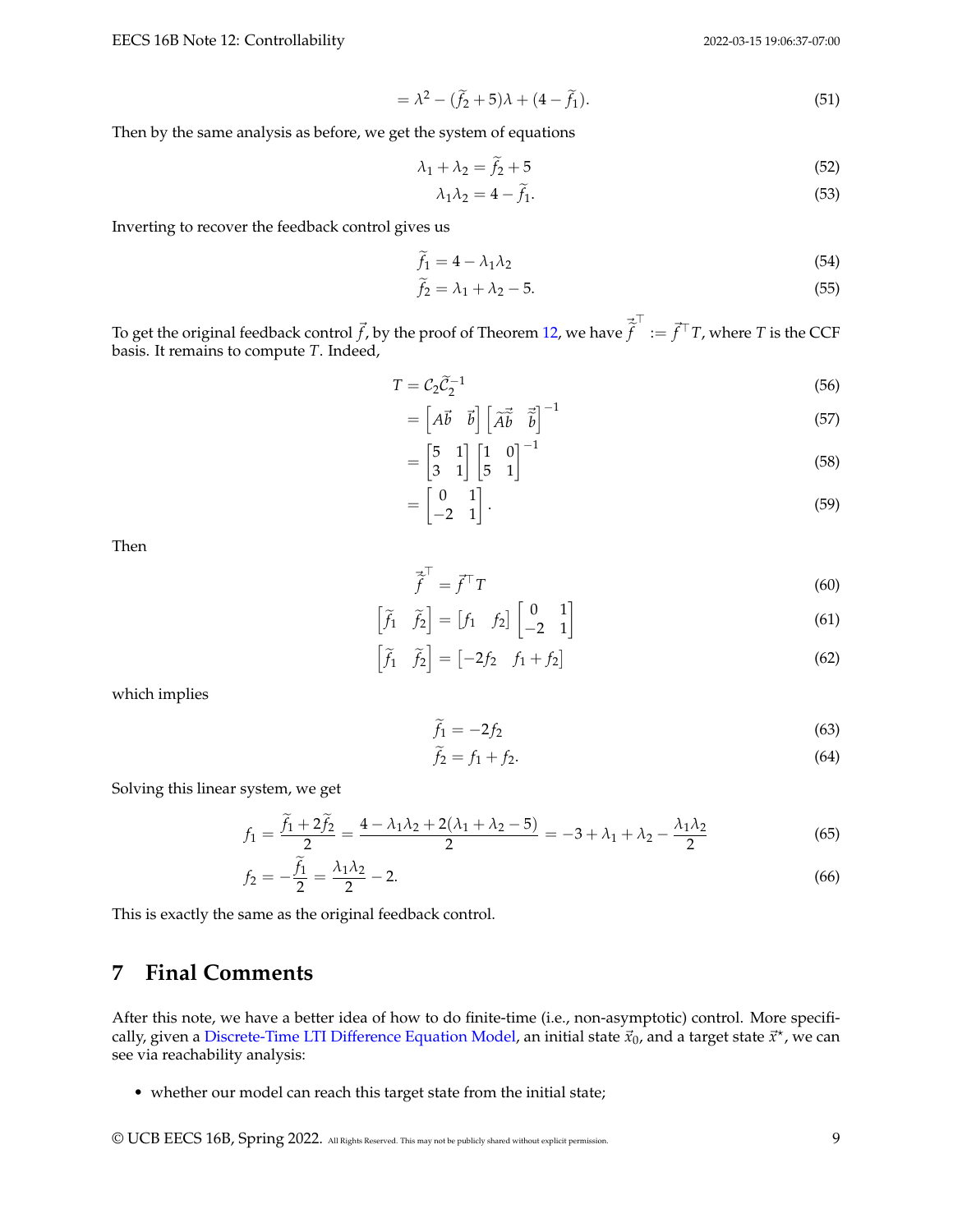• and which inputs can be used to reach the state.

More generally we can measure how possible it is for our model to go between states. Via controllability analysis, we can see:

- whether our model can reach any target state from any initial state;
- and how long it takes for the model to have this property, if it ever does.

When there are many choices of inputs that get to a desired target state by the desired time, it is not yet clear which to pick. For a particularly simple choice of "best" input, this question will be resolved in [Note](https://www.eecs16b.org/notes/sp22/note16.pdf) [16.](https://www.eecs16b.org/notes/sp22/note16.pdf)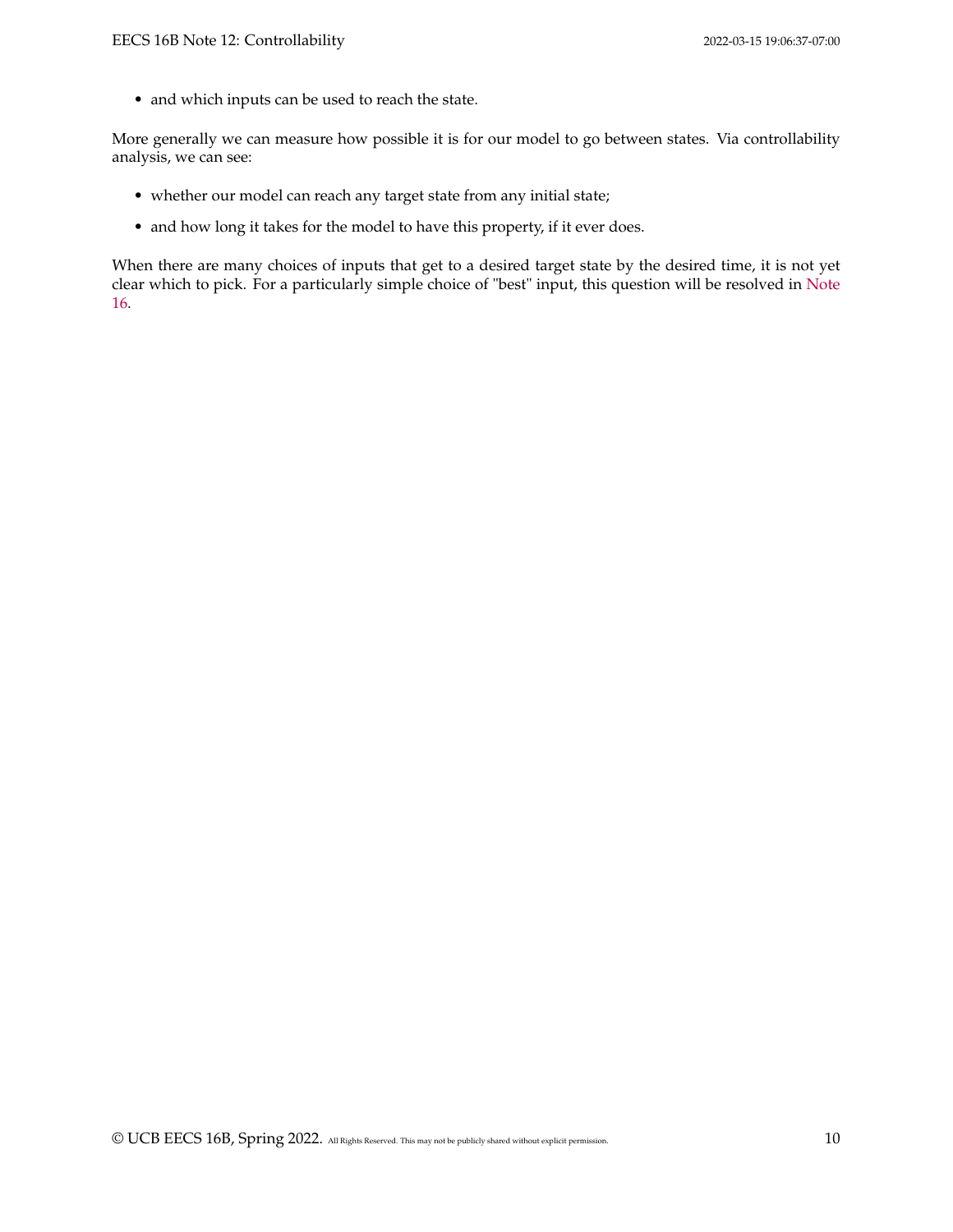### **A Longer Proofs**

### <span id="page-10-0"></span>**A.1 Proof of Theorem [5](#page-1-1)**

*Proof of Theorem [5.](#page-1-1)* Using the definition of the controllability matrix, the equation for  $\vec{x}[i]$  becomes

$$
\vec{x}[i] = A^i \vec{x}[0] + C_i \begin{bmatrix} \vec{u}[0] \\ \vdots \\ \vec{u}[i-1] \end{bmatrix} . \tag{67}
$$

This can also be written as

$$
\vec{x}[i] - A^{i}\vec{x}[0] = C_{i} \begin{bmatrix} \vec{u}[0] \\ \vdots \\ \vec{u}[i-1] \end{bmatrix}.
$$
 (68)

Now we can prove the equivalence of (i) and (ii).

• *(i)*  $\implies$  *(ii)*. Suppose (i) holds, i.e., we have a sequence of inputs  $\vec{u}[0], \ldots, \vec{u}[i^* - 1]$  which, if  $\vec{x}[0] = \vec{x}_0$ , sets  $\vec{x}[i^{\star}] = \vec{x}^{\star}$ . Then

$$
\vec{x}^* - A^{i^*}\vec{x}_0 = \vec{x}[i^*] - A^{i^*}\vec{x}_0 = \mathcal{C}_{i^*} \begin{bmatrix} \vec{u}[0] \\ \vdots \\ \vec{u}[i^* - 1] \end{bmatrix}
$$
(69)

which writes  $\vec{x}^\star - A^{i^\star} \vec{x}_0$  as a matrix-vector product  $\mathcal{C}_{i^\star}$  $\lceil$  $\Big\}$  $\vec{u}[0]$ . . .  $\vec{u}[i^* - 1]$ 1 , i.e., as a linear combination of the

columns of  $C_{i^*}$ . Thus  $\vec{x}^* - A^{i^*} \vec{x}_0 \in \text{Col}(\mathcal{C}_{i^*})$ , so (ii) holds.

• *(ii)*  $\implies$  *(i)*. Suppose (ii) holds, i.e.,  $\vec{x}^* - A^{i*}\vec{x}_0 \in Col(\mathcal{C}_{i^*})$ . Then by definition of column space, there exists a vector  $\vec{w}$  such that ⋆

$$
\vec{x}^* - A^{i^*}\vec{x}_0 = C_{i^*}\vec{w}.\tag{70}
$$

But if we unpack  $\lceil$  $\Big\}$  $\vec{u}[0]$ . . .  $\vec{u}[i^* - 1]$ 1  $\vert \ \text{:}=\vec{w}$ , then we have

$$
\vec{x}^{\star} - A^{i^{\star}} \vec{x}_0 = \mathcal{C}_{i^{\star}} \begin{bmatrix} \vec{u}[0] \\ \vdots \\ \vec{u}[i^{\star} - 1] \end{bmatrix} = \vec{x}[i^{\star}] - A^{i^{\star}} \vec{x}[0] \tag{71}
$$

where we get the right-hand side equality from our formula for  $\vec{x}[i]$  in terms of  $\vec{x}_0$  and the controllability matrix. Looking at the left-most and right-most expressions, we get

$$
\vec{x}^* - A^{i^*} \vec{x}_0 = \vec{x}[i^*] - A^{i^*} \vec{x}[0]. \tag{72}
$$

From this, if  $\vec{x}[0] = \vec{x}_0$ , then  $\vec{x}^* = \vec{x}[i^*]$ . Thus (i) holds by using the given inputs  $\vec{u}[0], \ldots, \vec{u}[i^*-1]$ .

 $\Box$ 

### <span id="page-10-1"></span>**A.2 Proof of Theorem [9](#page-2-0)**

*Proof of Theorem [9.](#page-2-0)* We show the first pair of equivalencies.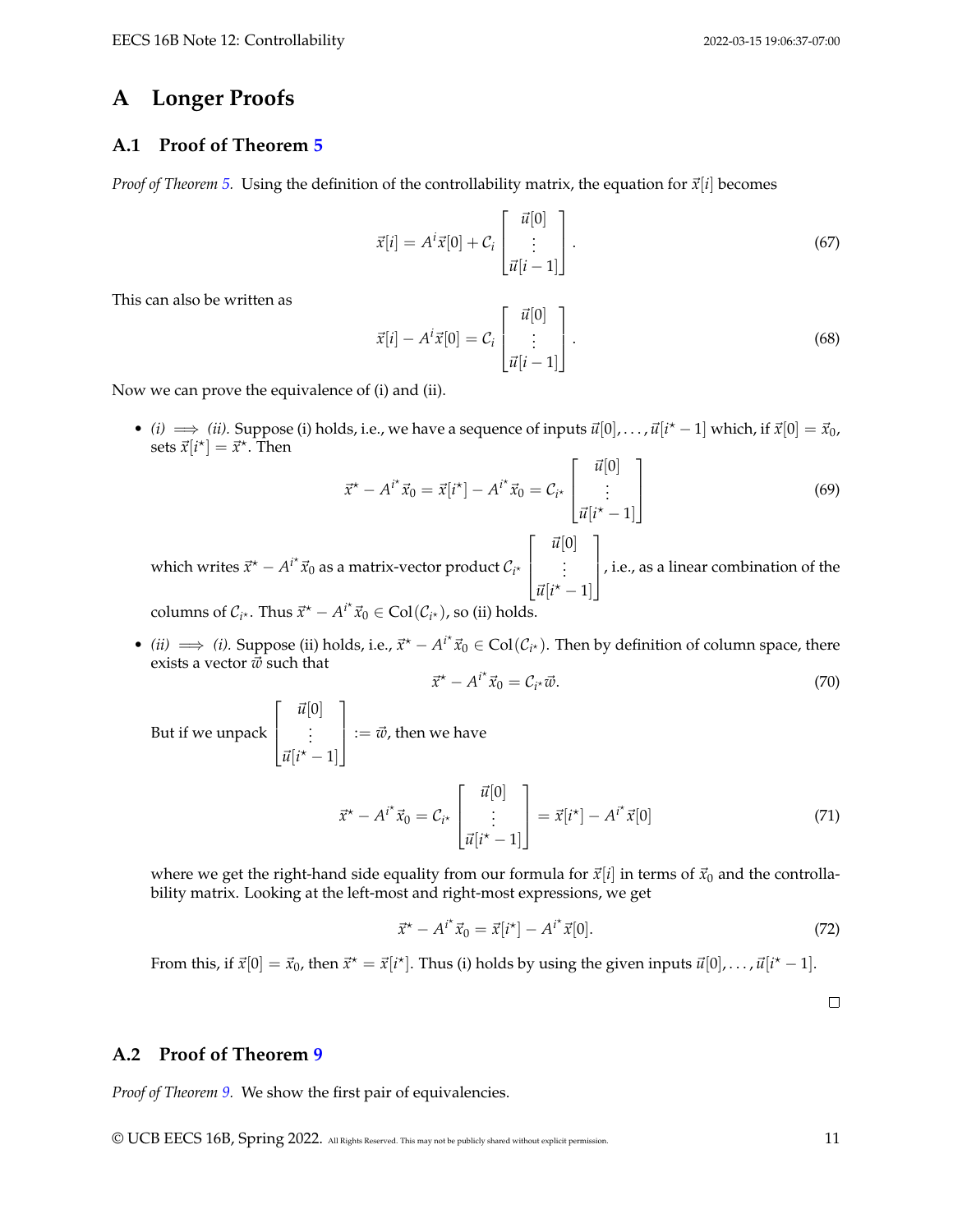- (*i*)  $\implies$  (*ii*). Suppose (*i*) holds, i.e., the model is controllable in *i* timesteps. Then every target state  $\vec{x}^*$ is reachable in  $\hat{i}$  timesteps from any initial state  $\vec{x}_0$ . That is, for every  $\vec{x}_0, \vec{x}^\star \in \R^n$ , there is a sequence of inputs  $\vec{u}[0], \ldots, \vec{u}[i-1]$  which, if  $\vec{x}[0] = \vec{x}_0$ , sets  $\vec{x}[i] = \vec{x}^\star$ . By Theorem [5,](#page-1-1) this means that for every  $\vec{x}_0, \vec{x}^* \in \mathbb{R}^n$ , we have  $\vec{x}^* - A^i \vec{x}_0 \in \text{Col}(\mathcal{C}_i)$ . Setting  $\vec{x}_0 = \vec{0}_n$ , this means that for every  $\vec{x}^* \in \mathbb{R}^n$ , we have  $\vec{x}^* \in \text{Col}(\mathcal{C}_i)$ . This implies that  $\text{Col}(\mathcal{C}_i) = \mathbb{R}^n$ , and (ii) holds.
- *(ii)*  $\implies$  *(i)*. Suppose *(ii)* holds, i.e., Col( $C_i$ ) =  $\mathbb{R}^n$ . Fix  $\vec{x}_0, \vec{x}$ <sup>\*</sup> ∈  $\mathbb{R}^n$ . We show that  $\vec{x}$ <sup>\*</sup> is reachable from  $\vec{x}_0$  in *i* timesteps. Indeed, since Col $(\mathcal{C}_i) = \mathbb{R}^n \ni \vec{x}^* - A^i \vec{x}_0$ , there exists a vector  $\vec{w}$  such that

$$
\vec{x}^* - A^i \vec{x}_0 = C_i \vec{w}.\tag{73}
$$

Unpacking  $\sqrt{ }$  $\Big\}$  $\vec{u}[0]$ . . .  $\vec{u}[i-1]$ 1  $\vert := \vec{w}$ , we get that

$$
\vec{x}^* - A^i \vec{x}_0 = C_i \begin{bmatrix} \vec{u}[0] \\ \vdots \\ \vec{u}[i-1] \end{bmatrix} = \vec{x}[i] - A^i \vec{x}[0] \tag{74}
$$

where again the right equality is because of our expression for  $\vec{x}[i]$  in terms of the controllability matrix. The left-most and right-most expressions yield

$$
\vec{x}^* - A^i \vec{x}_0 = \vec{x}[i] - A^i \vec{x}[0]. \tag{75}
$$

If  $\vec{x}[0] = \vec{x}_0$  then this simplifies to

$$
\vec{x}[i] = \vec{x}^{\star}.\tag{76}
$$

Thus by providing the inputs  $\vec{u}[0], \ldots, \vec{u}[i-1]$ , the state  $\vec{x}^*$  is reachable at time *i* from  $\vec{x}_0$ . This is true for arbitrary  $\vec{x}_0$ ,  $\vec{x}^*$ , so every state is reachable at time *i* from every other state. Thus the model is controllable in *i* timesteps, and (i) holds.

The latter equivalence uses a theorem which is very ubiquitous in abstract linear algebra, but which will not be proved in this course.

<span id="page-11-0"></span>Theorem 18 (Cayley-Hamilton) Suppose  $A \in \mathbb{R}^{n \times n}$  is a matrix with characteristic polynomial

$$
p_A(\lambda) := \sum_{i=0}^n c_i \lambda^i. \tag{77}
$$

with  $c_n \neq 0$ . Then

$$
p_A(A) := \sum_{i=0}^{n} c_i A^i = 0_{n \times n}.
$$
 (78)

This theorem essentially says that  $A^n$  can be written as a linear combination of  $A^0 = I_n, A^1, \ldots, A^{n-1}$ . In particular,  $A^n = -\frac{1}{c_n} \sum_{i=0}^{n-1} c_i A^i$ . Using this, we can prove the second set of equivalences.

• *(iii)*  $\implies$  *(v).* We begin with a lemma. We claim that  $Col(\mathcal{C}_i) \subseteq Col(\mathcal{C}_n)$  for all *i*. Indeed, since the columns of  $\mathcal{C}_i$  are a subset of the columns of  $\mathcal{C}_{i+1}$ , we see that

$$
\mathrm{Col}(\mathcal{C}_1) \subseteq \cdots \subseteq \mathrm{Col}(\mathcal{C}_i) \subseteq \mathrm{Col}(\mathcal{C}_{i+1}) \subseteq \cdots \tag{79}
$$

Now, we show that for all  $i \geq n$ , we have that  $Col(\mathcal{C}_i) = Col(\mathcal{C}_n)$ . It is cleanest to use the following approach.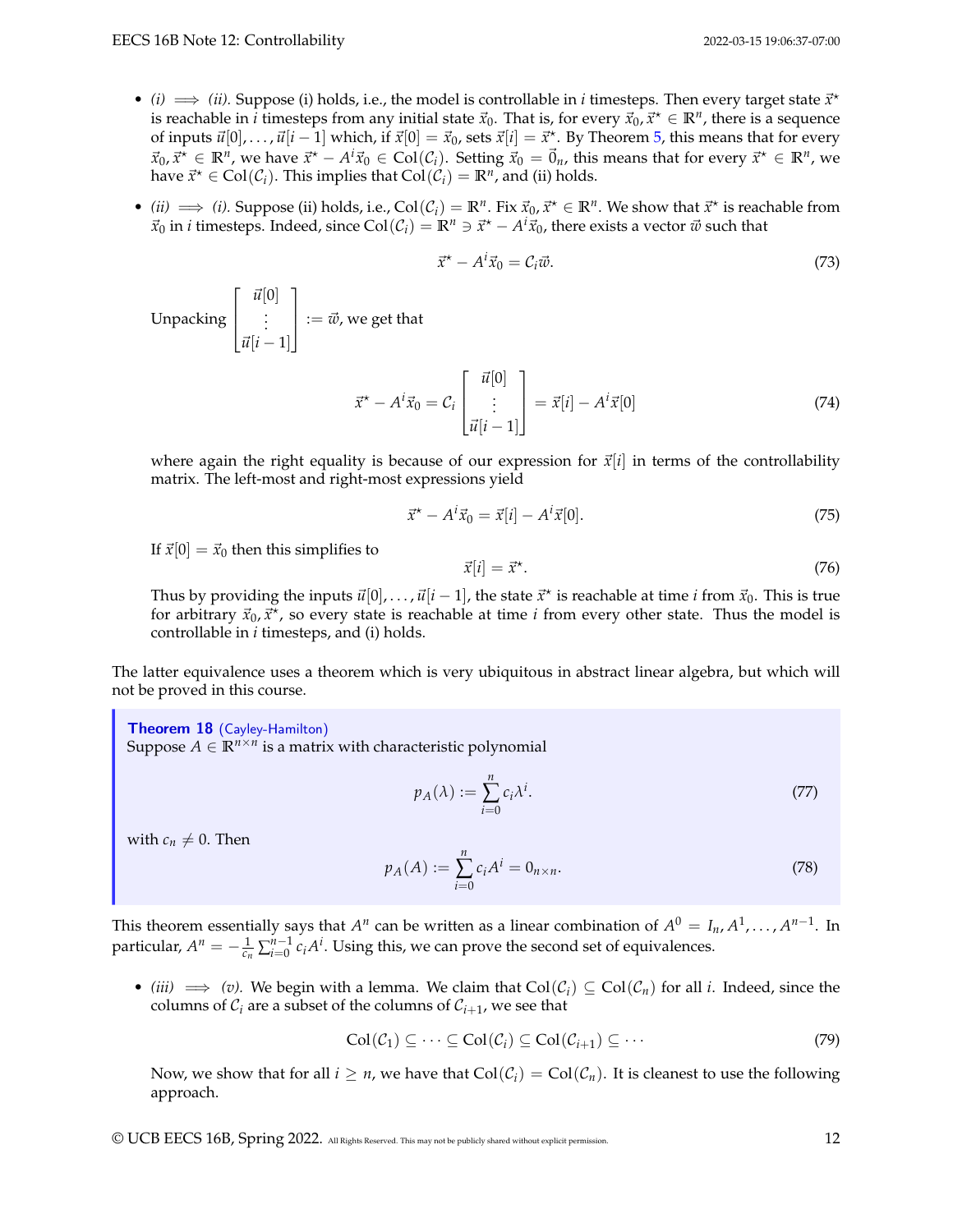First, we show that  $A^i$  can be written as a linear combination of *I*,  $A$ , . . . ,  $A^{n-1}$  $A^{n-1}$  $A^{n-1}$  via recursion<sup>1</sup>. The recursive base case is  $i = n$ . In this case we want to show that  $A^n$  can be written as a linear combination of *I*, *A*, . . . , *A*<sup>*n*−1</sup>. But this is true by the [Cayley-Hamilton](#page-11-0) Theorem, as noted above, so we can write

$$
A^n = \sum_{k=0}^{n-1} \gamma_k A^k.
$$
 (80)

So our base case is shown to be true. Now considering general  $i > n$ , we immediately do our "recursive call" to write  $A^{i-1}$  as a linear combination of  $I, A, \ldots, A^{n-1}$ :

$$
A^{i-1} = \sum_{k=0}^{n-1} \eta_k A^k.
$$
 (81)

Then

$$
A^{i} = A \cdot A^{i-1} = A \sum_{k=0}^{n-1} \eta_k A^k
$$
 (82)

$$
=\sum_{k=0}^{n-1} \eta_k A^{k+1}
$$
\n(83)

$$
= \eta_{n-1} A^n + \sum_{k=0}^{n-2} \eta_k A^{k+1} \tag{84}
$$

$$
= \eta_{n-1} \sum_{k=0}^{n-1} \gamma_k A^k + \sum_{k=0}^{n-2} \eta_k A^{k+1}
$$
\n(85)

$$
= \gamma_0 \eta_{n-1} I_n + \sum_{k=1}^{n-1} (\gamma_k \eta_{n-1} + \eta_{k-1}) A^k
$$
 (86)

is a linear combination of *I*, *A*, . . . , *A n*−1 . Our recursive proof is complete.

Now that we have this result, we may now show that  $Col(C_i) = Col(C_n)$  for  $i \geq n$ . Indeed, from the previous claim, we know that  $A^k$  is a linear combination of *I*, *A*, . . . ,  $A^{n-1}$ , for all *k*. By multiplying both sides of this linear combination by *B*, we see that  $A^kB$  is a linear combination of  $B, AB, \ldots, A^{n-1}\bar{B}$ for all *k*. Thus we see that  $A^{i-1}B$ ,  $A^{i-2}B$ , . . . ,  $A^nB$  are each linear combinations of  $B$ ,  $AB$ , . . . ,  $A^{n-1}B$ . Therefore, the columns of the controllability matrix at time *i*:

$$
\mathcal{C}_i = \begin{bmatrix} A^{i-1}B & A^{i-2}B & \cdots & A^{n-1}B & A^{n-2}B & \cdots & AB & B \end{bmatrix} \tag{87}
$$

are linear combinations of the columns of the controllability matrix at time *n*:

$$
\mathcal{C}_n = \begin{bmatrix} A^{n-1}B & A^{n-2}B & \cdots & AB & B \end{bmatrix};\tag{88}
$$

This directly shows that  $Col(\mathcal{C}_i) \subseteq Col(\mathcal{C}_n)$ . Because the columns of  $\mathcal{C}_n$  are a subset of the columns of  $C_i$ , we have that  $Col(C_i) \supseteq Col(C_n)$ . Thus  $Col(C_i) = Col(C_n)$ . This proves the original lemma.

Suppose (iii) is true and the model is controllable. Then for every  $\vec{x}_0$ ,  $\vec{x}^\star$ , there exists  $i^\star$  such that  $\vec{x}^\star$  is reachable in *i*<sup>\*</sup> timesteps from  $\vec{x}_0$ . From Theorem [5,](#page-1-1) this is equivalent to the claim that for every  $\vec{x}_0$ ,  $\vec{x}$ <sup>\*</sup> there exists *i*<sup>\*</sup> such that  $\vec{x}^* - A^{i^*} \vec{x}_0 \in \text{Col}(\mathcal{C}_{i^*})$ . Since  $\text{Col}(\mathcal{C}_{i^*}) \subseteq \text{Col}(\mathcal{C}_n)$  by our lemma, we see that for every  $\vec{x}_0$ ,  $\vec{x}$ <sup>\*</sup>, there exists *i*<sup>\*</sup> such that  $\vec{x}$ <sup>\*</sup>  $-A$ <sup>*i*\*</sup> $\vec{x}_0 \in \text{Col}(\mathcal{C}_n)$ . By picking  $\vec{x}_0 = \vec{0}_n$ , we see that for every  $\vec{x}^{\star}$ , we have  $\vec{x}^{\star} \in \text{Col}(\mathcal{C}_n)$ . Thus  $\text{Col}(\mathcal{C}_n) = \mathbb{R}^n$ , which shows (v).

• *(iv)*  $\implies$  *(iii).* Suppose the model is controllable in *n* timesteps. Then all target states  $\vec{x}^*$  are reachable in *n* timesteps from all initial states  $\vec{x}_0$ , so all target states are reachable from all initial states, and so the model is controllable and (iii) holds.

<span id="page-12-0"></span><sup>&</sup>lt;sup>1</sup>In the language of CS70, this is an inductive proof. But it's not necessary to know all the formalism of induction to understand the proof strategy.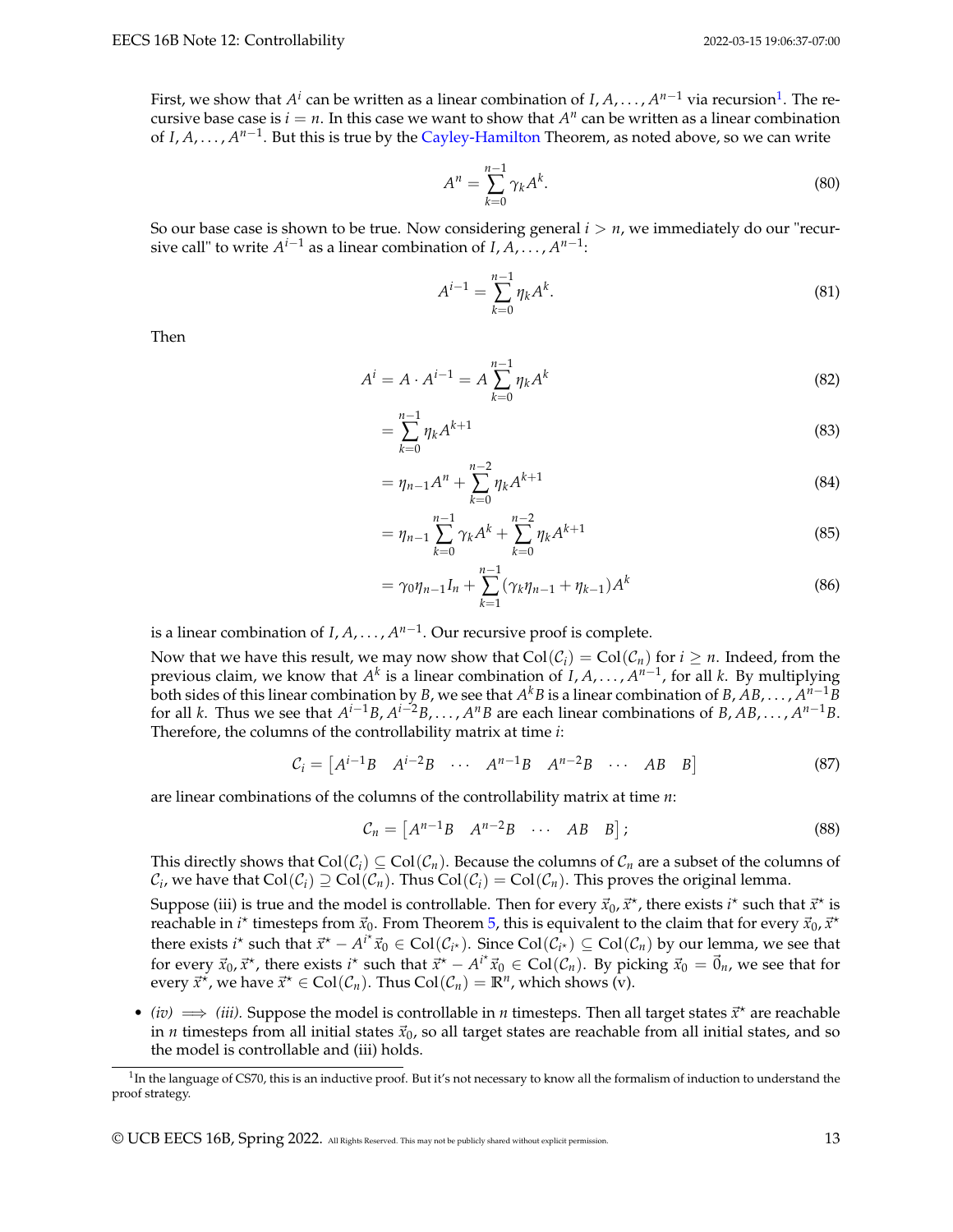$\Box$ 

• *(iv)*  $\iff$  *(v)*. This is just (i)  $\iff$  (ii) applied to the case  $i = n$ .

*NOTE*: The order in which we showed everything is equivalent may be a bit confusing. Here's a diagram of how we showed the equivalence of our various claims. Here if *x* points to *y* then we started with *x* and proved *y*. Since we can get to any node in the first component from any other node in the first component, and any node in the second component from any other node in the second component, we have shown that for each component, all statements are logically equivalent.



E

#### <span id="page-13-0"></span>**A.3 Proof of Proposition [15](#page-4-0)**

*Proof of Proposition [15.](#page-4-0)* Note that

$$
A_{\rm CL} = A + \vec{b} \vec{f}^{\top} \tag{89}
$$

$$
= \begin{bmatrix} \vec{0}_{n-1} & I_{n-1} \\ a_1 & a_2 & \cdots & a_n \end{bmatrix} + \begin{bmatrix} 0_{(n-1)\times n} \\ \vec{f}^{\top} \end{bmatrix}
$$
(90)

$$
= \begin{bmatrix} \vec{0}_{n-1} & I_{n-1} \\ a_1 + f_1 & a_2 + f_2 & \cdots & a_n + f_n \end{bmatrix} . \tag{91}
$$

Thus by Proposition [14](#page-4-2) the characteristic polynomial is given by

г

$$
p_{A_{\text{CL}}}(\lambda) = \lambda^n - \sum_{i=1}^n (a_i + f_i)\lambda^{i-1}
$$
\n(92)

meaning that we can change the coefficients of  $\lambda^i$ , and thus the roots of the polynomial, to whatever we want.  $\Box$ 

### <span id="page-13-1"></span>**A.4 Proof of Theorem [16](#page-4-1)**

To prove Theorem [16,](#page-4-1) we will first need to use this auxiliary result, which will be important later.

Theorem 19 (Similarity Preserves Characteristic Polynomial) Let  $A \in \mathbb{R}^{n \times n}$  and  $B \in \mathbb{R}^{n \times n}$  be square matrices. If there exists an invertible matrix  $T \in \mathbb{R}^{n \times n}$  such that  $B = TAT^{-1}$ , then the characteristic polynomials of *A* and *B* are the same:  $p_A(\lambda) = p_B(\lambda)$ .

*Proof.*

$$
p_B(\lambda) = \det(B - \lambda I_n) \tag{93}
$$

$$
= \det \left( TAT^{-1} - \lambda I_n \right) \tag{94}
$$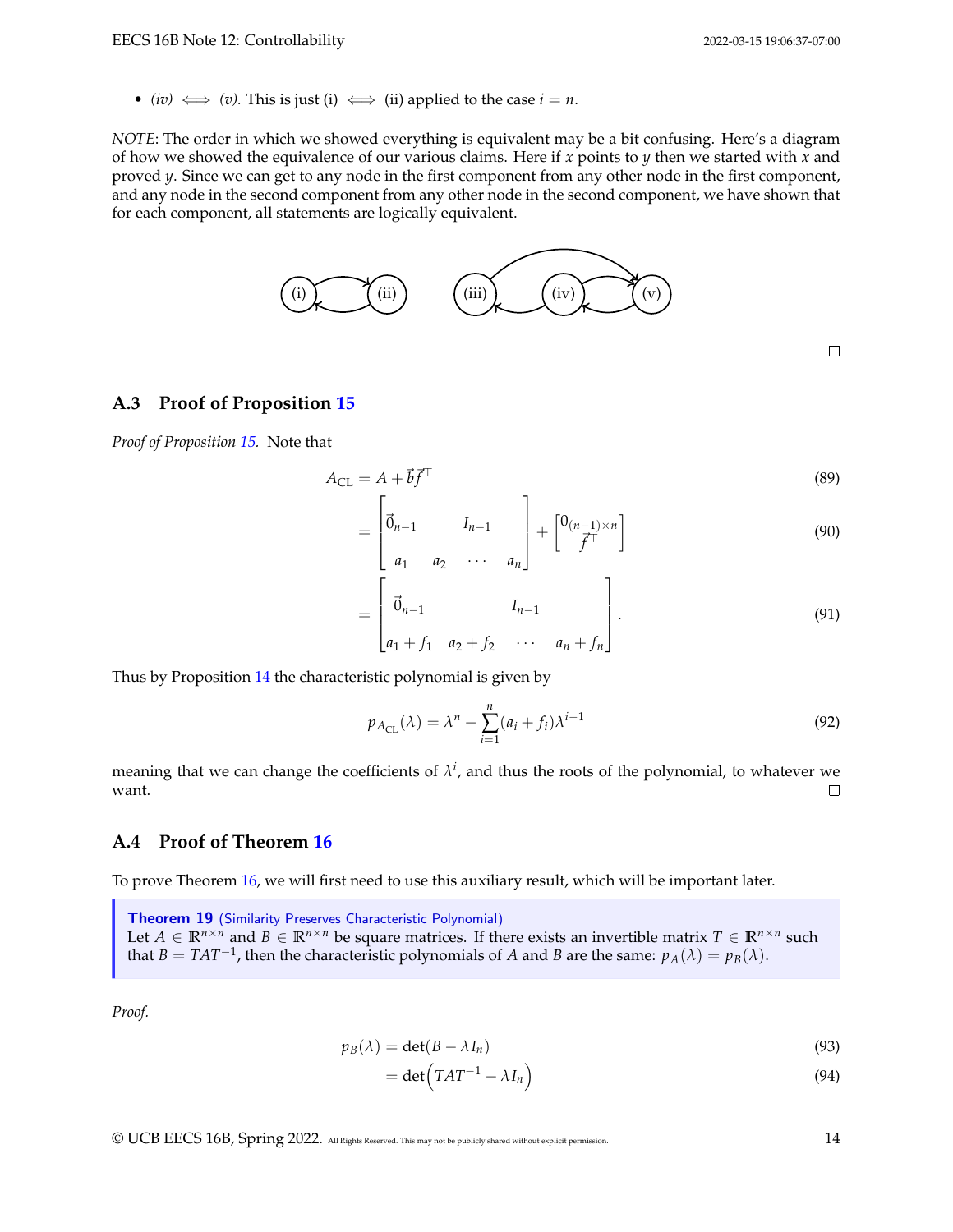$$
= \det \left( TAT^{-1} - \lambda TT^{-1} \right) \tag{95}
$$

$$
= \det \left( T(A - \lambda I_n) T^{-1} \right) \tag{96}
$$

$$
= \det(T) \det(A - \lambda I_n) \det\left(T^{-1}\right) \tag{97}
$$

$$
= \det(A - \lambda I_n) \tag{98}
$$

$$
=p_A(\lambda). \tag{99}
$$

 $\Box$ 

Now we may proceed with the proof of Theorem [16.](#page-4-1)

*Proof of Theorem* [16.](#page-4-1) First we find a  $\widetilde{A}$  of the prescribed format such that it is *even possible* to find some *T* such that *A* =  $T\widetilde{A}T^{-1}$ . Indeed, if a matrix *A* and a matrix  $\widetilde{A}$  are *similar* in the sense that there exists an invertible matrix *T* such that *A* =  $T\widetilde{A}T^{-1}$ , then the characteristic polynomials are the same:  $p_A(\lambda) = p_{\widetilde{A}}(\lambda)$ . Since the characteristic polynomial of  $\tilde{A}$  uniquely determines  $\tilde{A}$ , this gives us a way to find  $\tilde{A}$  by matching the characteristic polynomial of  $A$ . The characteristic polynomial of  $\widetilde{A}$  is

$$
p_{\widetilde{A}}(\lambda) = \lambda^n - \sum_{i=1}^n a_i \lambda^{i-1}.
$$
\n(100)

Now we can expand the characteristic polynomial of  $p_A(\lambda)$  symbolically to get

$$
p_A(\lambda) = \sum_{i=0}^n c_i \lambda^i.
$$
\n(101)

Since  $p_A(\lambda)$  is a characteristic polynomial and thus a product of linear factors of the form  $\lambda-\lambda_i$ , its leading coefficient  $c_n = 1$ . Thus we can write

$$
p_A(\lambda) = \lambda^n + \sum_{i=0}^{n-1} c_i \lambda^i.
$$
 (102)

Matching coefficients of  $\lambda^{i-1}$ , we get  $a_i = -c_{i-1}$ . This allows us to construct a candidate  $\widetilde{A}$ :

$$
\widetilde{A} = \begin{bmatrix} \vec{0}_{n-1} & I_{n-1} \\ -c_0 & -c_1 & \cdots & -c_{n-1} \end{bmatrix}.
$$
 (103)

Now all we need to do is come up with the transformation *T*.

With this  $\widetilde{A}$  and  $\vec{\widetilde{b}} = \begin{bmatrix} \vec{0}_{n-1} \\ 1 \end{bmatrix}$ 1  $\rho$ , let  $\widetilde{\mathcal{C}}_n := \begin{bmatrix} \widetilde{A}^{n-1} \vec{b} & \cdots & \vec{b} \end{bmatrix}$  be the controllability matrix for the model in CCF coordinates. Then

$$
\widetilde{\mathcal{C}}_n = \begin{bmatrix} \widetilde{A}^{n-1} \vec{\widetilde{b}} & \cdots & \vec{\widetilde{b}} \end{bmatrix} \tag{104}
$$

$$
= \left[ (T^{-1}AT)^{n-1}T^{-1}\vec{b} \quad \cdots \quad T^{-1}\vec{b} \right] \tag{105}
$$

$$
= \left[ \left( T^{-1} A^{n-1} T \right) T^{-1} \vec{b} \quad \cdots \quad T^{-1} \vec{b} \right] \tag{106}
$$

$$
= \begin{bmatrix} T^{-1}A^{n-1}\vec{b} & \cdots & T^{-1}\vec{b} \end{bmatrix} \tag{107}
$$

$$
= T^{-1} \begin{bmatrix} A^{n-1} \vec{b} & \cdots & \vec{b} \end{bmatrix}
$$
 (108)

$$
=T^{-1}\mathcal{C}_n.\tag{109}
$$